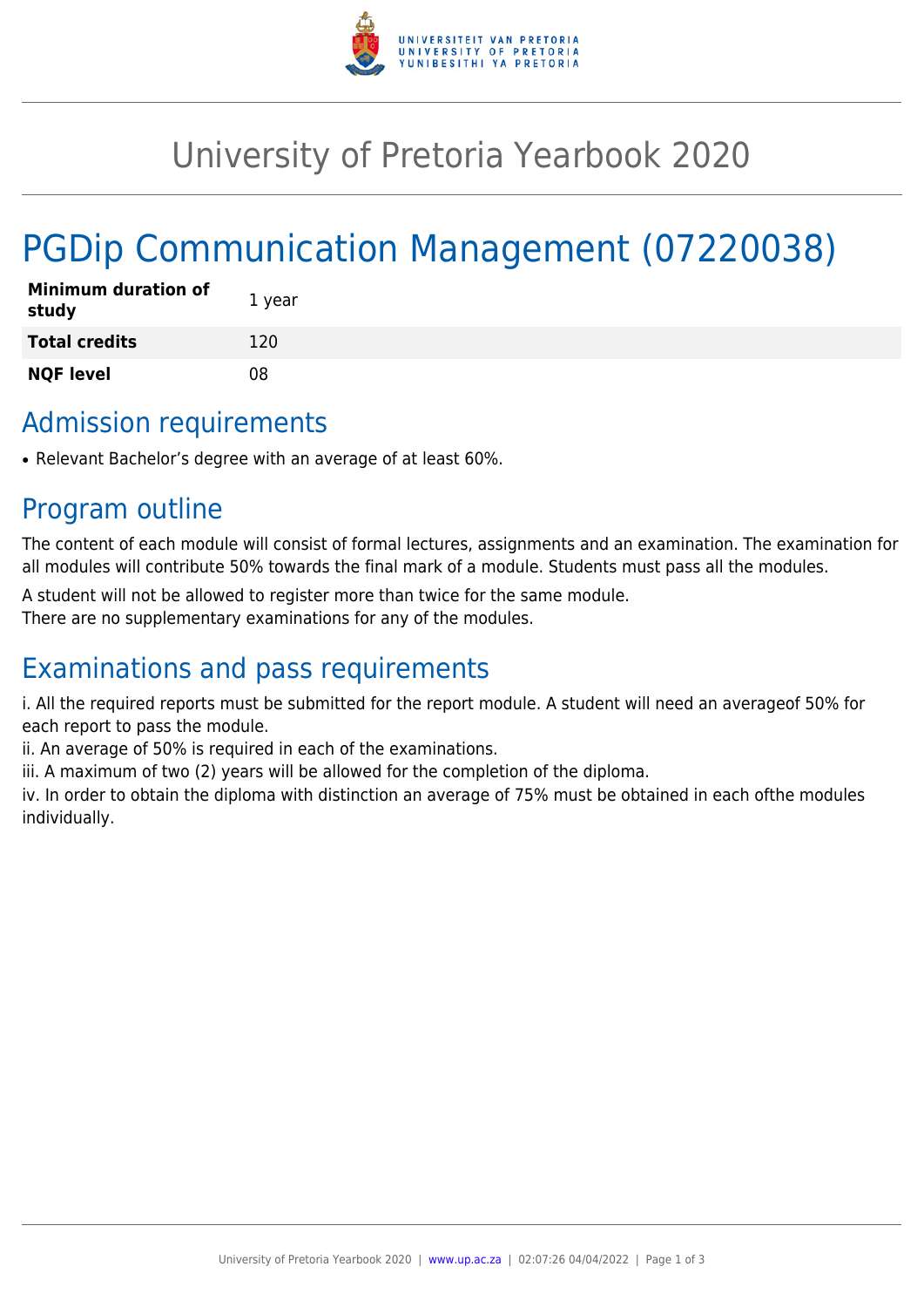

### Curriculum: Final year

**Minimum credits: 120**

### **Core modules**

#### **Trends and cases in communication management 701 (CMG 701)**

| 25.00                          |
|--------------------------------|
| No prerequisites.              |
| 3 days - 8 hours per day       |
| Module is presented in English |
| <b>Business Management</b>     |
| Semester 1 or Semester 2       |
|                                |

#### **Module content**

- Analyse specific trends and recent cases in the South African Communication Management profession.
- Assess risks and opportunities to organisations represented by communication trends.
- Illustrate the ability to report about these trends and cases.
- Illustrate the ability to incorporate observed trends in communication planning and strategies.

#### **International Communication management 780 (IKO 780)**

| <b>Module credits</b>         | 25.00                                        |
|-------------------------------|----------------------------------------------|
| <b>Prerequisites</b>          | No prerequisites.                            |
| <b>Contact time</b>           | 1 lecture per week, 3 days - 8 hours per day |
| <b>Language of tuition</b>    | Module is presented in English               |
| <b>Department</b>             | <b>Business Management</b>                   |
| <b>Period of presentation</b> | Semester 1 and Semester 2                    |
|                               |                                              |

#### **Module content**

- Communication management in South Africa
- Communication management in a developmental state
- Communication management in SADC, Africa and BRICS
- International communication

#### **The corporate communication report 700 (KOB 700)**

| <b>Module credits</b>         | 40.00                          |
|-------------------------------|--------------------------------|
| Language of tuition           | Module is presented in English |
| <b>Department</b>             | <b>Business Management</b>     |
| <b>Period of presentation</b> | Semester 1 and Semester 2      |